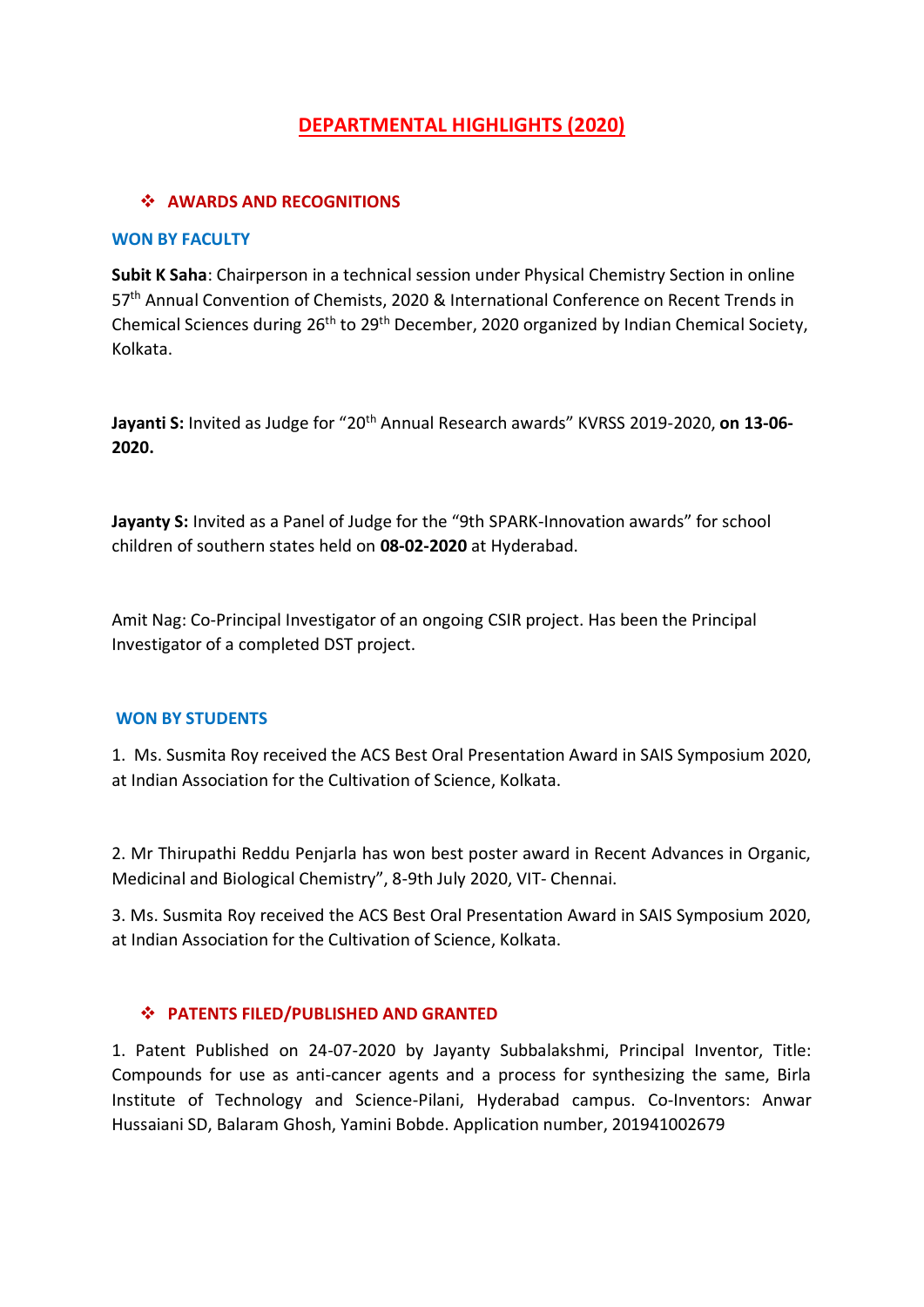2. Patent Published on 27-11-2020 by Jayanty Subbalakshmi, Principal Inventor, Title: Novel Xanthene amides and processes for preparing the same, Birla Institute of Technology and Science-Pilani, Hyderabad campus. Co-Inventors: Himabindu Battula, Balaram Ghosh, Yamini Bobde. Application number, 201911020063

3. Patent Filed on 19-05-2020 by Jayanty Subbalakshmi, Principal Inventor, on Amide derivatives of Aminopentanoic acid. Birla Institute of Technology and Science-Pilani, Hyderabad campus.

# **CONFERENCES/WORKSHOPS/SEMINAR ATTENDED/PAPERS PRESENTED**

## $\div$  **NATIONAL**

- K Sumithra attended a Half-day virtual meeting on Theoretical Chemistry at [condensed phases \(28 September, 2020\)](https://youtu.be/iomddgiiW5Y) organized by BARC and IIT Bombay, 28th September, 2020.
- Sahithi and K. Sumithra poster: Band gap engineering in intrinsically doped bilayer graphene. National Conference on Frontiers in Medicinal Chemistry and Nanochemistry, Directorate of Higher Education, Government of Goa, 14th and 15th February 2020. (Poster).
- K Sumithra attended Three Days Virtual lecture workshop on "Simulation and modeling in Chemistry" from 2nd to 4th December 2020 Sponsored by Indian Academy of Science, Bengaluru, organized by NIT Surathkal.
- K Sumithra attended Global Meet organized by BITS, October, 2020
- N. Adinarayana, S. Srinivarao, N. Sridhar, S. Murugesan, and K. V. G. Chandra Sekhar. Design, synthesis and biological evaluation of 2-aminobenzimidazoles as Quorum Sensing inhibitors in *Pseudomonas aeruginosa.* 26th Indian Society for Chemists and Biologists Conference jointly organized with  $5<sup>th</sup>$  Nirma Institute of Pharmacy International Conference, Ahmadabad, 22<sup>nd</sup>-24<sup>th</sup> January 2020.
- B. Karankumar, Faheem, G. Surajpyarelal, S. Murugesan, and K. V. G. Chandra Sekhar. In-silico target identification study of novel anti-leishmanial β-carboline agents.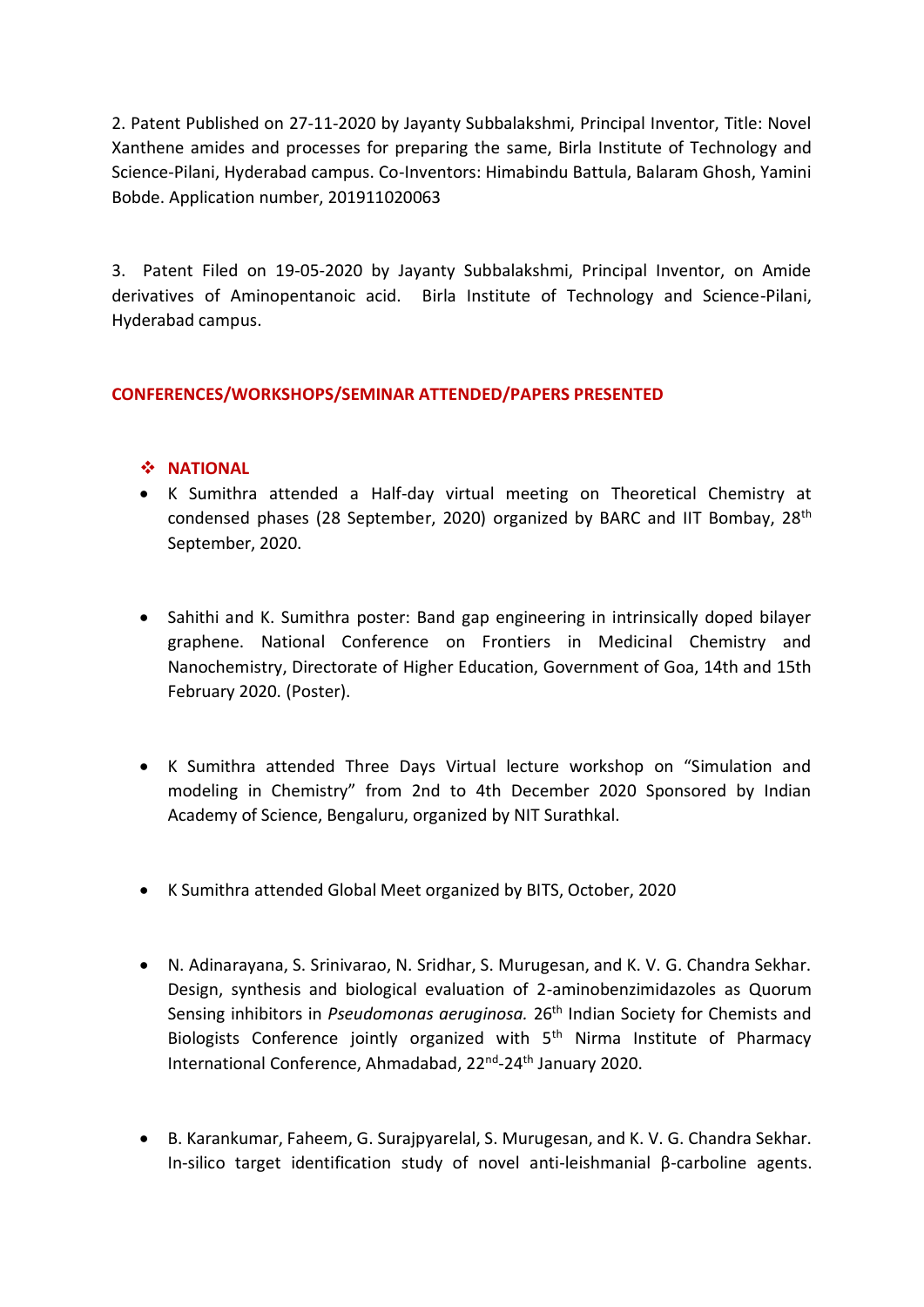26<sup>th</sup> Indian Society for Chemists and Biologists Conference jointly organized with 5<sup>th</sup> Nirma Institute of Pharmacy International Conference, Ahmadabad, 22<sup>nd</sup>-24<sup>th</sup> January 2020.

- Faheem, G. Surajpyarelal, B. Karankumar, S. Murugesan, and K. V. G. Chandra Sekhar. In-silico target identification study of novel anti-leishmanial agents. 26<sup>th</sup> Indian Society for Chemists and Biologists Conference jointly organized with 5<sup>th</sup> Nirma Institute of Pharmacy International Conference, Ahmadabad, 22<sup>nd</sup>-24<sup>th</sup> January 2020.
- Almas Shamaila Mohammed, Aniket Balapure, Mahammed Nanne Khaja, Ramakrishnan Ganesan and Jayati Ray Dutta, Naked-eye detection of Hepatitis C viral RNA from clinical samples - Virtual conference in CCMB, HySci-2020, 17-18 Dec, 2020, India.
- Almas Shamaila Mohammed, Aniket Balapure, Mahammed Nanne Khaja, Ramakrishnan Ganesan and Jayati Ray Dutta, Biosensing of Hepatitis C Viral RNA from Clinical specimens - National Virtual Conference on 'Current Trends and Challenges in Plant Biochemistry and Biotechnology', 20-21 Nov, 2020, BITS-Goa, India.
- Dr. Chanchal chakraborty, presented at SAIS Sympossium 2020 (webinar), Organized by the School of Applied and Interdisciplinary Sciences, IACS, Kolkata India. 04-05 December, 2020
- Single crystal XRD structural studies of nickel complexes of 1,10-phenanthroline and isophthalic acid, Sabitha D., Krishnan Rangan, *National Symposium on Convergence of Chemistry & Materials (CCM 2019)*, December, 2019, BITS-Pilani Hyderabad Campus, Hyderabad.
- Crystal structure and spectroscopic studies of phendione and its cobalt complex, Ravallika Aluri, Krishnan Rangan, *National Symposium on Convergence of Chemistry & Materials (CCM 2019)*, December, 2019, BITS-Pilani Hyderabad Campus, Hyderabad.
- Towards rational design of functional KLVFF based amyloid material for toxic metal binding, Aishwarya Natarajan, Ramakrishna Vadrevu, Krishnan Rangan, *National Symposium on Convergence of Chemistry & Materials (CCM 2019)*, December, 2019, BITS-Pilani Hyderabad Campus, Hyderabad.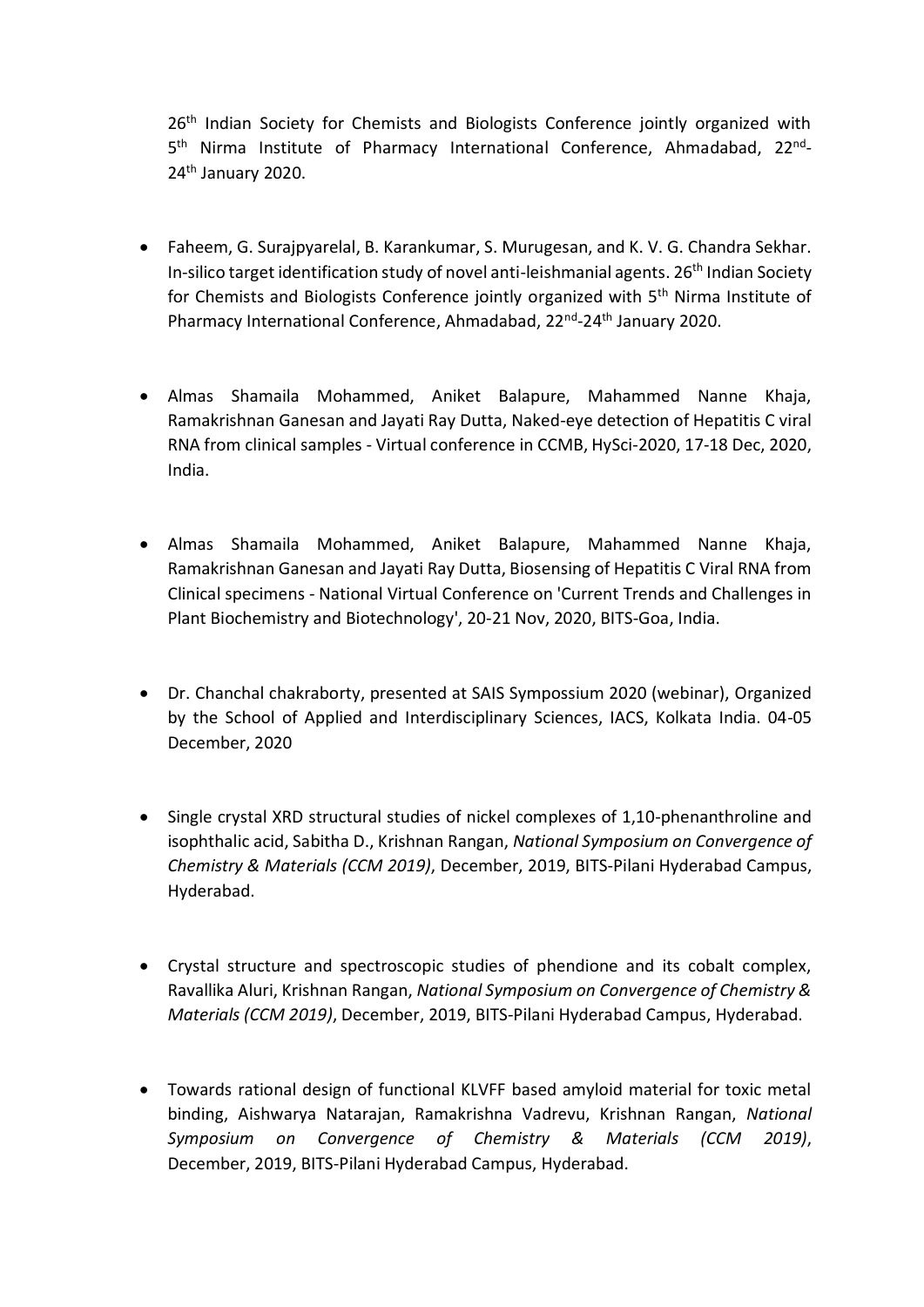## **INTERNATIONAL**

- **S K Saha** attended 57<sup>th</sup> Annual Convention of Chemists, 2020 & International Conference on Recent Trends in Chemical Sciences during 26<sup>th</sup> to 29<sup>th</sup> December, 2020 organized by Indian Chemical Society, Kolkata.
- **Anupam Bhattacharya** virtually participated in "Recent Advances in Organic, Medicinal and Biological Chemistry", 8-9th July 2020, VIT- Chennai."
- **Anupam Bhattacharya** presented an ePoster: Total synthesis of quinolineserrulatane alkaloid (±)-Microthecaline A:First example of a natural product bearing tricyclic quinoline-serrulatane scaffold.
- B. Karankumar, Faheem, S. Murugesan, and **K. V. G. Chandra Sekhar**. Preliminary investigation of drug repurposing as a direction towards anti-Leishmanial drug discovery, International Conference on Drug Discovery (ICDD2020), BITS-Hyderabad, 29<sup>th</sup> February-2<sup>nd</sup> March 2020.
- **Jayanty Subbalakshmi** participated in Wiley online seminar on "General Practices for Composing a High Impact Paper" July 30, 31, August 5. Received Certification of Completion

## **LIST OF BOOKS/ BOOK CHAPTERS PUBLISHED**

Sustainable Chemistry Series: Volume 5 Solution Combustion Synthesis of Nanostructured Solid Catalysts for Sustainable Chemistry; Chapter: Solution combustion synthesis related to photocatalytic reactions; Sounak Roy, S. Challagulla, World Scientific (2020)

DOI: https://doi.org/10.1142/q0257 ISBN: 978-1-78634-869-2 (Hard Cover)

# $\div$  INVITED TALKS GIVEN BY BITS FACULTY

1. N. Rajesh, delivered an invited talk on "*Realizing the significance of biopolymer composites and nano carbon adsorbents for toxic metals"* at First International Online Conference on Blends, Composites, Bio-Composites and Nanocomposites (ICNC–2020), Organized by MG University Kerala and Siberian Federal University, Russia.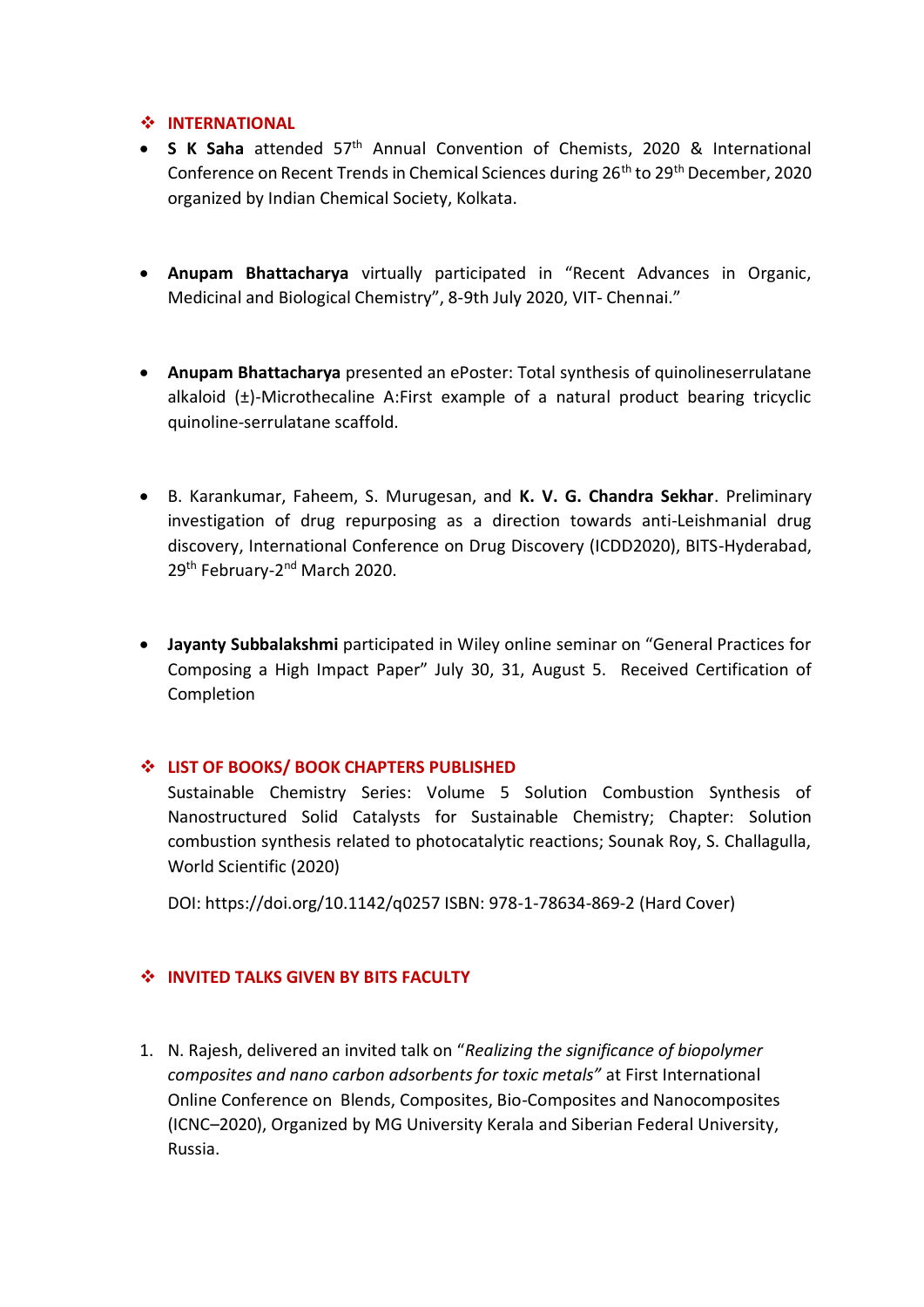- 2. K. Sumithra delivered an invited talk: Computational study of adsorption of some pollutant gases on chemically modified graphene surfaces, National Conference on Frontiers in Medicinal Chemistry and Nanochemistry, Directorate of Higher Education, Government of Goa, 14th and 15th February 2020.
- 3. K. Sumithra delivered an invited talk "Adsorption and sensing of some pollutant gases on chemically modified graphene surfaces", BITS Pilani Global meet on Computational Modeling and Simulation: Recent innovations, challenges, and perspectives. October 30, 2020.
- 4. Dr. Chanchal Chakraborty delivered the invited lecture in SAIS Symposium 2020, at Indian Association for the Cultivation of Science, Kolkata on December 4, 2020.
- 5. Prof. Ramakrishnan Ganesan presented an invited talk on the topic of 'Solid State Synthesis of Functional Nanomaterials' in an international symposium on 'Recent Advances in Electrochemical Sciences for Energy and Environment' organized by Sathyamaba Institute of Science and Technology held on 15<sup>th</sup> June 2020.
- 6. Prof. Ramakrishnan Ganesan presented an invited talk on 'Solid State Synthesis of Photocatalytically Active Functional Nanocomposites' in the SPARC sponsored International Symposium organized by Defense Institute of Advanced Technology (DIAT), Pune on 17th September 2020.
- 7. Prof. Ramakrishnan Ganesan presented an invited lecture on the topic 'Colloids and Surfactants in Nanotechnology'in the refresher course conducted by the National Centre for Nanoscience and Nanotechnology, University of Madras on 9th October 2020.
- 8. Dr. Krishnan R; Green Chemistry, at the St. Francis College, Begumpet, Hyderabad.
- 9. Invited talk delivered by Jayanty S on 31st January, 2020 on "Polymers" at the Final Quiz Competition (South zone) organized by Dr. K.V.Rao Scientific Society for school students at our Campus.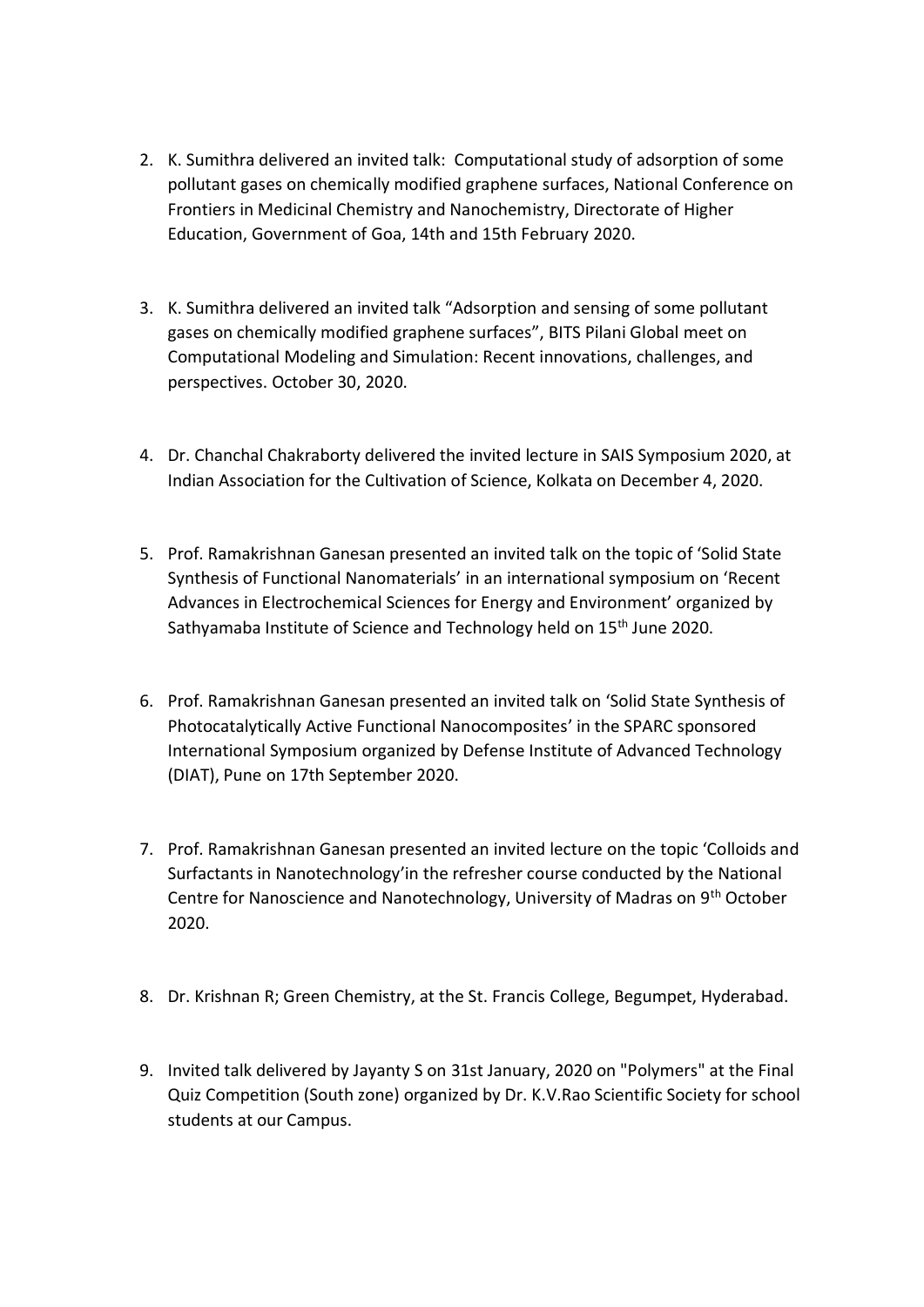10. Invited talk given by Jayanty S on "Career Development" for Intermediate College students on 09-02-2020 in F103 at our campus organized by Veda Scio Foundation.

# **INVITED TALKS/DISTINGUISHED LECTURES ARRANGED BY THE DEPARTMENT**

- 01. "Tweezers with a Twist: New Fluorescent Molecular Tweezers and the Surprizes Therein" by Professor Asheesh Srivastava from IISER, Bhopal on the topic on 5<sup>th</sup> Feb, 2020
- 02. "Chemistry of molecules in solid-state: mechanical effects" by Prof. C Malla Reddy from IISER, Kolkata on 30 June, 2020.
- 03. "Connecting the Dots: Bringing Ph back into the Ph.D" by Prof. Abijit Patra, IISER Bhopal, on July 24, 2020.
- 04. "JAGADISH CHANDRA BOSE: THE ROAD NOT TAKEN" by Professor Gautam Basu, Bose Institute Kolkata, on July 28, 2020
- 05. "Using Organic Chemistry to Generate a Smelly Gas", by Prof. Harinath Chakrapani, IISER Pune, on August 14, 2020
- 06. "Porous Molecular Solid for Separations"; by Dr. Tamoghna Mitra, School of Material and Chemical Engineering, Taizhou University, Taizhou, China, on September 26, 2020
- 07. "Green Chemistry and Engineering from a Societal Perspective" Dr. Ranjan Jana, Organic & Medicinal Chemistry Division, CSIR-Indian Institute of Chemical Biology, Kolkata, on October, 3, 2020
- 08. "Biomedical Applications and Biodegradability of Graphene Family Materials", Dr. Rajendra Kurapati, National University of Ireland, Galway, on October 31, 2020

## **DEPARTMENTAL ASSOCIATIONS ACTIVITIES**

Chemistry Association facilitated the following events: